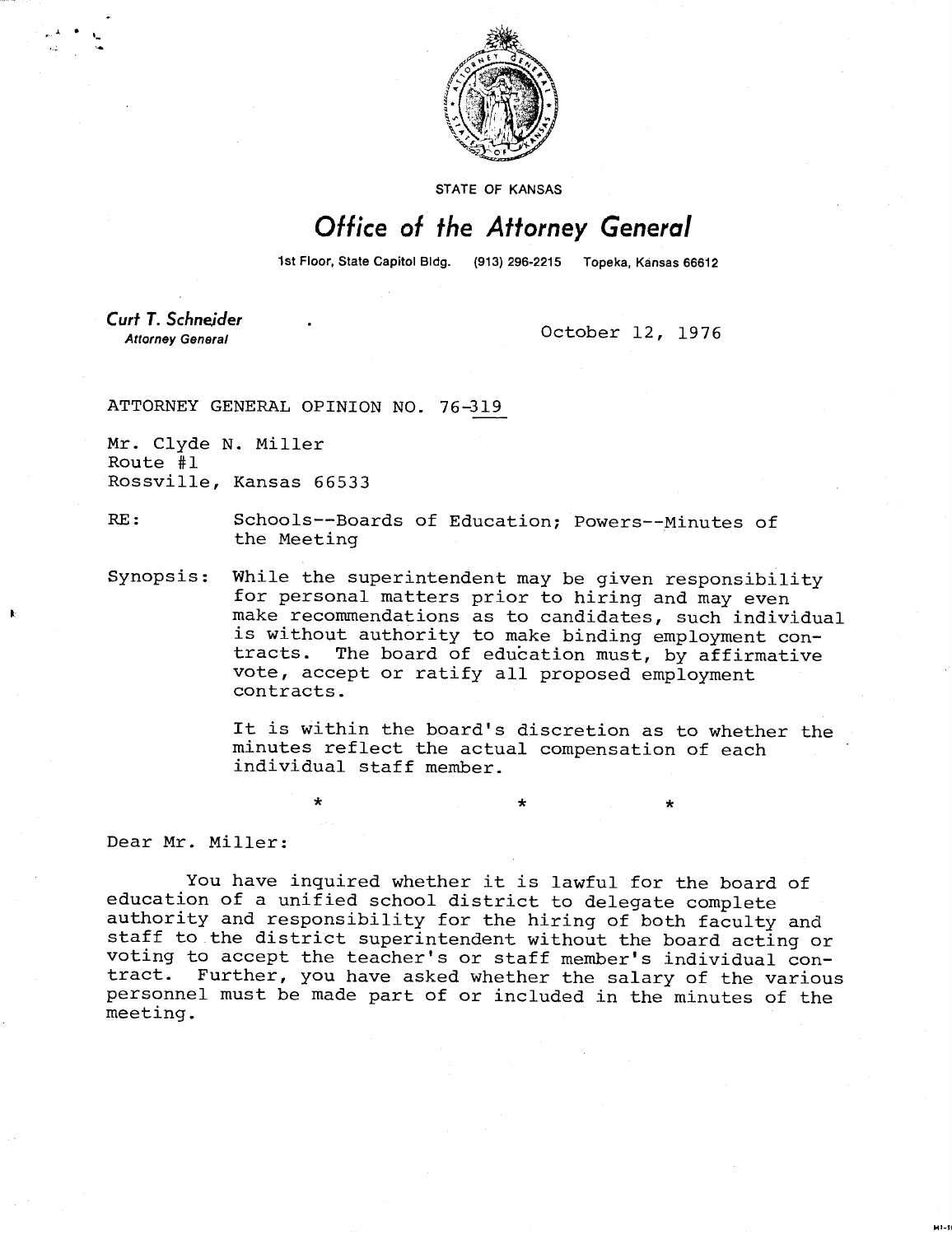Mr. Clyde H. Miller October 12, 1976 Page 2

No Kansas statute specifically addresses itself to the issue of whether a superintendent may, upon authority, granted by the board, make binding contractual commitments on behalf of the school district. Several suggest or imply negative support for this position. K.S.A. 72-8202b(c) provides in pertinent part:

> $\cdot$  "...(c) The superintendent of schools shall have charge and control of the public schools of the school district, subject to the orders, rules and regulations of the board of education."

Applicable uniformly to all school districts, K.S.A. 72-8205 provides in relevant part:

> ...Except as otherwise provided in the unification acts the board shall have and may exercise the same powers and authorities as were immediately prior to this act conferred uniformly upon boards of education on cities of the first class, and, in addition thereto, the powers and authority expressly conferred by law. The board shall have authority to prescribe courses of study for each year of the school program and provide rules and regulations for teaching in the unified district and general government thereof, and to approve and adopt suitable textbooks and study material for use therein subject to the plans, methods, rules and regulations formulated and recommended by the state board of education..."

Reference to those powers conferred on the board of education of cities of the first class prior to enactment of K.S.A. 72-8205, the former GS 72-1601, et seq., and former GS 72-701, et seq., reveals no statute of particular significance here. Likewise, research of the Unification Acts has uncovered no statute germane to this issue.

K.S.A. 72-8202b(c) states that the "superintendent shall have charge and control of the public schools of the school district, subject to the orders, rules and regulations of the board of education. No other statute provides further specification as to the exact particular such a grant of authority imports. It has been generally stated that it is the duty of school officers to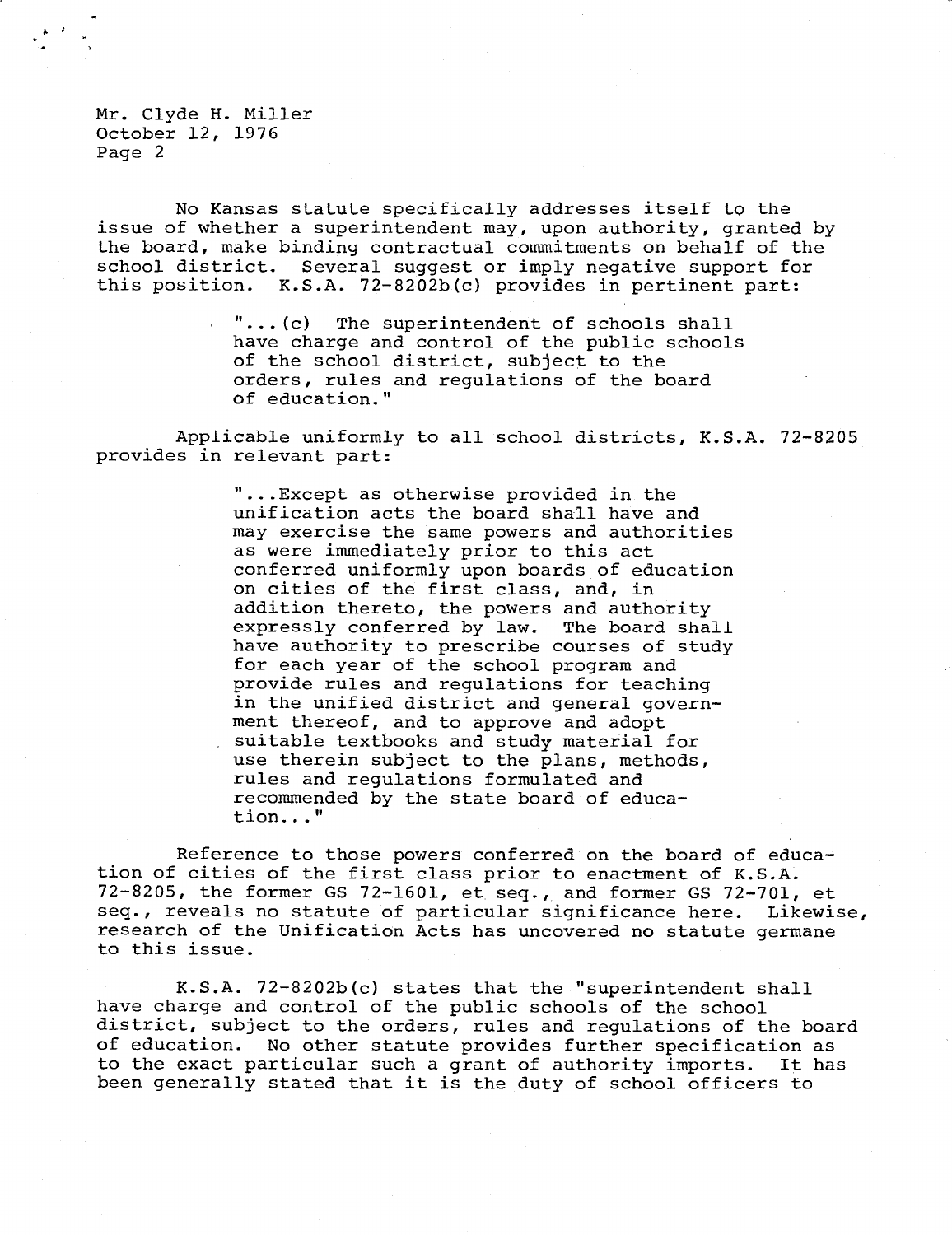Mr. Clyde N. Miller October 12, 1976 Page 3

administer the affairs of the corporation as directed by statute. Such officers have no powers other than those conferred by legislative act either expressly or by necessary implication and doubtful claims of power are resolved against their existence. 68 Am Jur. 2d Schools §50. The Kansas rule is in accord with this position. State, ex rel. McAnarney v. Rural High School Dist. No. 7, Osage County, 171 Kan. 437, 233 P.2d 727 (1951).

Examination of those statutes bearing upon the hiring of personnel requires an adverse determination as to the authority of a superintendent to make binding employment contractual commit-<br>ments. First, K.S.A. 72-8202b(c) contains no clear grant of power First, K.S.A. 72-8202b(c) contains no clear grant of power as to hiring. Further, it has been held that an officer may not enter into contracts of employment where authority to do so is not<br>conferred by statute. 78 C.J.S. Schools and School Districts 78 C.J.S. Schools and School Districts S184b. Those provisions contained in the Continuing Contract Law, K.S.A. 72-5410, et seq. and the Collective Negotiations Act, K.S.A. 72-5413, et seq. bearing upon the authority to hire personnel, limit their application to the governing body or board of education. In those instances where authority of a superintendent to make binding contracts has been upheld, there existed a statute which expressly conferred the power, 78 Am Jur. 2d Schools and School Districts §184. In my view, the authority of the superintendent to "...have charge and control of the public schools of the school district..." does not import the power to make binding contractual commitments on behalf of the district without a more express authorization. All doubts as to the existence of such power must be resolved against its possession by the district's superintendent. Thus, while the superintendent may be given responsibility for personnel matters occurring prior to hiring and may even make recommendations as to candidates, such individual is without authority to make binding employment contracts. The board of education must, by affirmative vote, accept or ratify all proposed employment contracts.

Further, you have inquired as to whether the amount of compensation paid district employees must be recorded in the minutes of the meeting. On this point, K.S.A. 72-8202c provides:

> ...(b) The clerk shall keep an accurate journal of the proceedings of the board of<br>education. The clerk shall have the care The clerk shall have the care and custody of the records, books and documents of the board..."

By virtue of K.S.A. 45-201, the requirement that such minutes be kept renders them subject to public inspection. Thus, competing interests collide--the right of faculty and staff to retain the privacy of their compensation versus the right of the taxpayer to